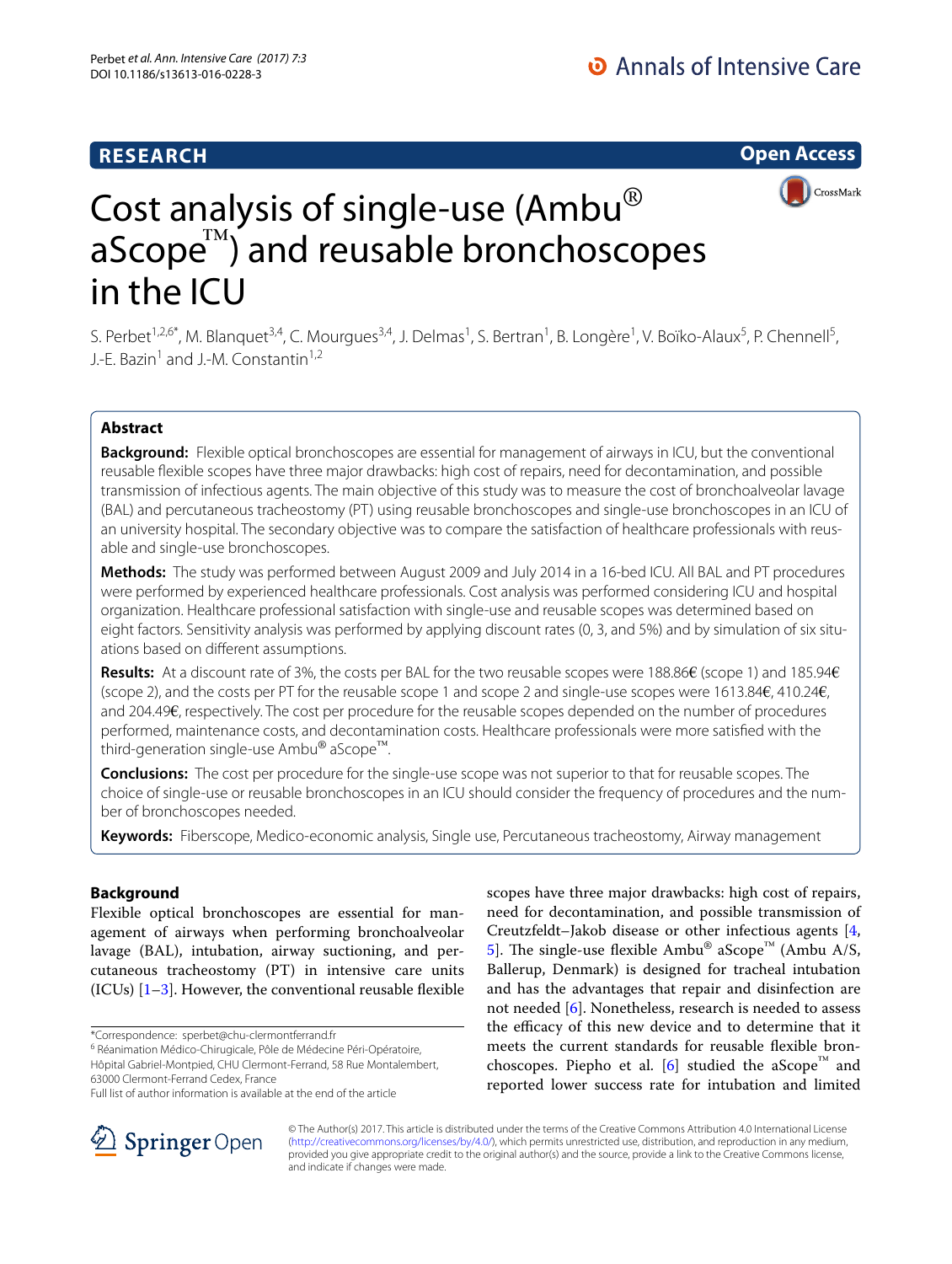capacity to perform airway suctioning. Two additional drawbacks of the aScope™ are availability of only one size and its low image resolution [[7,](#page-4-5) [8\]](#page-5-0). Mankikian found a global satisfaction with another type of single-use devices in clinical practice and for BAL in ventilated piglets [\[9](#page-5-1)].

Three previous studies performed cost-effectiveness or cost-minimization analysis to compare reusable flexible scopes with single-use scopes. Gupta et al. [\[10](#page-5-2)] and Aïssou et al. [[11\]](#page-5-3) concluded that single-use scopes should be considered as alternative devices and that their cost range was similar to reusable scopes. Tvede et al. [\[12\]](#page-5-4) reported that single-use scopes were more expensive than reusable scopes in their institution, but this depended on the number of flexible optic intubations per year; the cost for disposable scopes was lower if there were only few intubations per year. However, these studies had several limitations, in that they did not consider all costs or cost discounting and they did not perform sensitivity analyses.

The research team of our university hospital reviewed these previous studies and hypothesized it would be better to have both types of scopes available, rather than one or the other. They developed a protocol to test this hypothesis based on BAL and PT procedures that were performed in an ICU that considered the advantages and drawbacks of each scope.

The main objective of this study was to measure cost per BAL performed by reusable scopes and the cost per PT performed by reusable and single-use scopes in an ICU of a university hospital. The secondary objective was to measure healthcare professional satisfaction with the three generations of single-use scopes.

## **Methods**

#### **Setting**

The study was performed in the ICU of a single institution (University Hospital of Clermont-Ferrand, Clermont-Ferrand, France) that had 16 beds. Two reusable fiberscopes, an Olympus® LF-TP (Olympus Optical Co. Ltd, Tokyo, Japan) and a Pentax® FI-16BS (Pentax France, Argenteuil), were available for all kinds of airways management. They were listed as fiberscopes 1 and 2 (Fib1 and Fib2). The single-use  $Ambu^{\circledR}$  aScope<sup>™</sup> was available for PT only. The study was performed between August 2009 and July 2014. All procedures (BAL and PT) were performed in the ICU by senior physicians.

Because this study was observational and did not change the daily practice, the Research Ethics Committee of the Hospital of Cannes approved the present study and waived informed consent was authorized (Research Ethics Committee of the Hospital of Cannes, ceth\_s03). However, the patient's next of kin was systematically orally informed and could refuse patient participation. Moreover, the patient was later and as soon as possible systematically informed and could refuse his data to be used.

#### **Materials**

The two reusable scopes required decontamination after each use. There were two decontamination procedures, depending on the type of scope and the duration between uses, according to the national guidelines of the Health General Direction. Decontamination procedures were manual, because no mechanical washer disinfector was available in our hospital. If a scope was used in the previous 7 days, a two-part 60-min incomplete decontamination procedure was performed: 20 min before use (including preparation, one soak, and cleaning) and 40 min after use (cleaning, three soaks with cleaning, drying, and storage). In other cases, a complete procedure of 75 min (35 min before use and 40 min after use) was performed. In case of damage, the reusable scope was sent to the manufacturer and no other scope replaced it.

Three generations of single-use aScopes were used: The first one could be used for 30-min maximum, the second one for 8-h maximum (limitation by manufacturer), and the third one with no limitation. A short screening decontamination of 5 min was performed as recommended.

#### **Cost measurement**

For the reusable flexible scopes, the cost of purchase, tax write-off (amortization), insurance policy, repairs, and decontamination procedures were included (Additional file [1](#page-4-6): Table S1). The purchase cost included the specific cost for each fiberscope and the common costs. The specific cost for the fiberscope 2 included the cost paid for the device, battery, and cable; the specific cost for the fiberscope 1 included the cost paid for the device, light, and cable. The common costs included storage bags for the devices and the impermeability tester. Only the Olympus scope had an insurance policy, and this was established in 2014. The assumption was that one-tenth of the total cost of the reusable scope was written off. The repair costs were paid to the manufacturer. The decontamination cost included the time that nurses spent performing the cleaning and the cost of cleaning materials. There were no waste management costs because these were the manufacturer's responsibility.

For the single-use scope, the cost of purchase, decontamination, and waste management were included. The purchase cost was paid to the manufacturer. The decontamination costs included the time that nurses spent performing the cleaning and the costs of associated materials. Single-use scopes have a risk of being infectious after use and must be burned. The cost of burning one single-use scope was based on the known cost of burning 1 tonne of waste.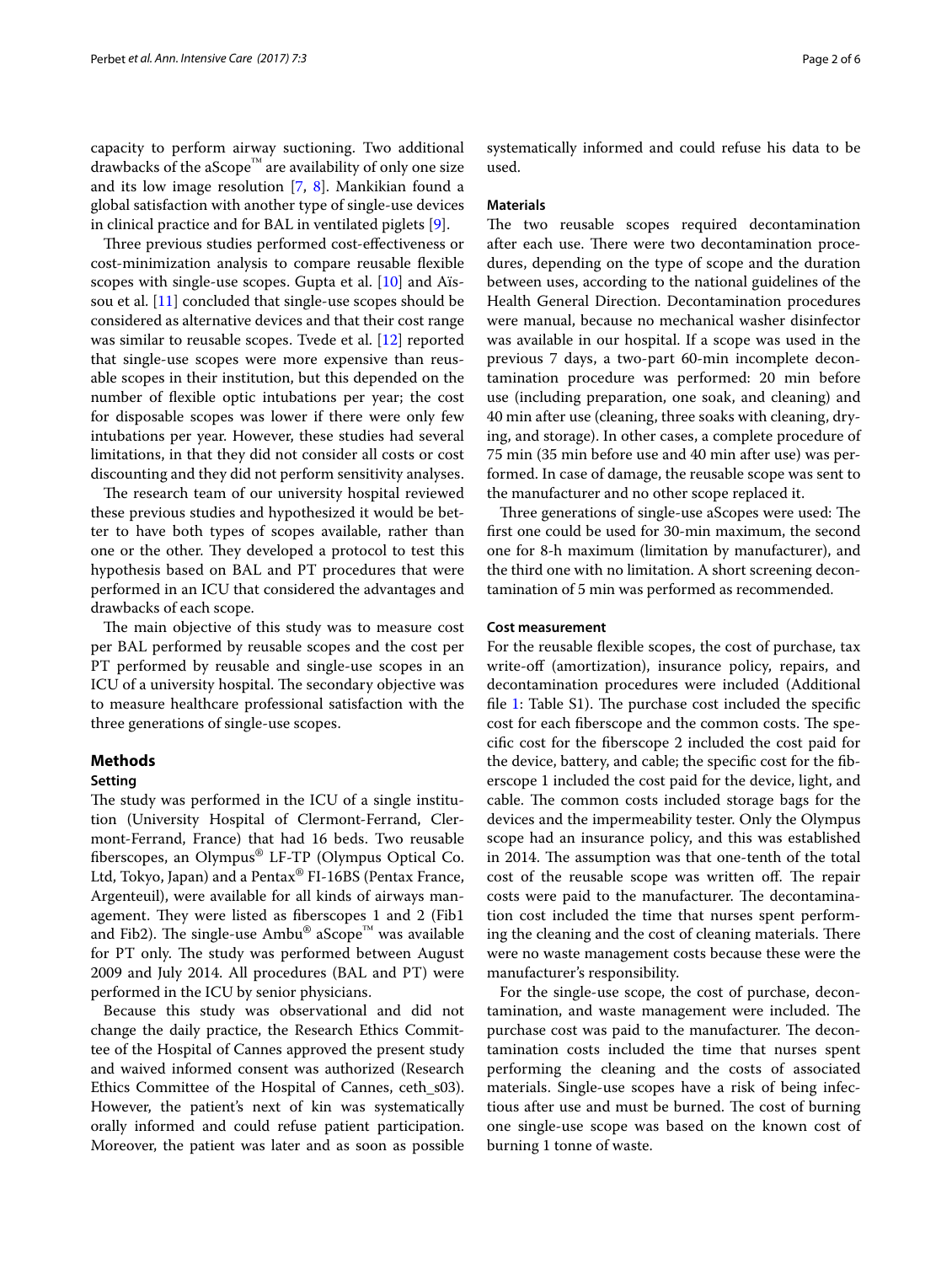## **Sensitivity analysis**

A sensitivity analysis that considered all the assumptions made in the cost analysis was used to assess the robustness of our results. First, results were discounted at three different rates (0, 3, and 5%) by considering that all costs occurred at the beginning of the year, as recommend by Drummond et al. [[13\]](#page-5-5). Second, the variables, type of scope, repairs, insurance policy, and number of airway management procedures (BAL or PT) were assessed in seven different simulations (see below). The results of the simulations are expressed at a discount rate of 3%. The annual repair costs used in the simulations were calculated from the total costs in the 5 years of the study: 3424€ for the fiberscope 1 and 3149€ for the fiberscope 2.

The first simulation modeled the current situation in our ICU without considering the insurance policy for the fiberscope 1. The second simulation modeled the use of the reusable and disposable scopes with equal frequency, repairs for reusable scopes, and no insurance for the fiberscope 1. The third simulation was the same as the second simulation, except without repairs and with an insurance policy for the fiberscope 1. The fourth and fifth simulations were the same as the second simulation, except for the more frequent use of the reusable scope 1 in the fourth simulation (2/3 vs. 1/3) and the more frequent use of the reusable scope 2 in the fifth simulation (2/3 vs. 1/3). The sixth simulation assessed the impact of an increase in repair costs with all other factors the same. These six simulations were performed for 100 airway management procedures per year, based on the yearly average activity of our ICU. The seventh simulation considered the evolution of cost per airway management for the reusable and disposable scopes, assuming that one reusable fiberscope is needed for 50 procedures. A modelisation was performed based on the average activity per year.

#### **Measurement of physician satisfaction**

The satisfaction of healthcare professionals with the single-use scopes relative to reusable scopes was measured by a numeric scale from 0 (less satisfied with single-use scope) to 100 (more satisfied with single-use scope). The satisfaction scores were measured separately for the three generations of single-use scopes. This scoring considered eight factors, including implementation, anatomic landmarks, device insertion, tracheal positioning, quality of picture, luminosity, kickstand and maneuverability, and global satisfaction. Drawbacks and advantages were noted for each specific scope.

## **Results**

There were 518 airway management procedures performed during the 5-year study period. A total of 457 procedures were performed with reusable scopes (155 with the fiberscope 1 [136 BAL and 19 PT] and 302 with the fiberscope 2 [245 BAL and 57 PT]), and 61 PT procedures were performed with single-use scopes (15 with first-generation scopes, 30 with second-generation scopes, and 16 with third-generation scopes).

Additional files [2](#page-4-7) and [3:](#page-4-8) Tables S2 and S3 show the detailed costs for the reusable and single-use scopes. The major cost for the reusable scopes was the purchase (Additional file [2:](#page-4-7) Table S2). The costs per BAL at a discount rate of 3% for the reusable scopes 1 and 2 were 188.86€ and 185.94€, respectively (Additional file [3](#page-4-8): Table S3). The costs per PT at a discount rate of 3% for the reusable scopes 1 and 2 and single-use scopes were 1613.84€, 410.24€, and 204.49€, respectively (Additional file [3:](#page-4-8) Table S3). For the two reusable scopes, decontamination and maintenance were the main expenditures when performing BAL, and maintenance and write-offs were the main expenditures when performing PT. These results remained robust when different discount rates were applied (Additional file [3](#page-4-8): Table S3).

The simulations indicated that the cost per year ranged from  $15,668.82 \in \infty$  30,821.67 $\in$ , depending on the assumptions (Additional file [4](#page-4-9): Table S4). Simulation one showed that the cost per procedure for the scope 1 with an insurance policy was slightly lower than for the single-use scope. Simulations two, three, four, and five showed that as reusable scopes were used more often, the cost per procedure became close to or lower than that of the single-use scope. The cost per procedure remained robust when they were twice as the mean cost, for the scope 2 only (Simulation six in Additional file [4](#page-4-9): Table S4). For reusable scopes, the cost per procedure dropped dramatically when the number of procedures increased except when the purchase of a second reusable device was needed (Fig. [1\)](#page-3-0). The first break-even point was at 55 procedures (BAL + PT) per year, considering equivalent usage of the different reusable fiberscopes.

Healthcare professionals had overall satisfaction with the single-use Ambu® aScope™ than compared with the reusable scopes (Table [1](#page-3-1)). Notably, the quality of the image, implementation, anatomic landmarks, device insertion, and tracheal positioning were correct, although luminosity, and kickstand and maneuverability were less satisfactory.

#### **Discussion**

#### **Main results**

Our analysis indicated that reusable scopes varied significantly in cost depending on the number of procedures performed per year and that cost for purchase and maintenance were most significant. The cost per procedure for the reusable and single-use scopes were comparable when there were 55 procedures per year. Our sensitivity analysis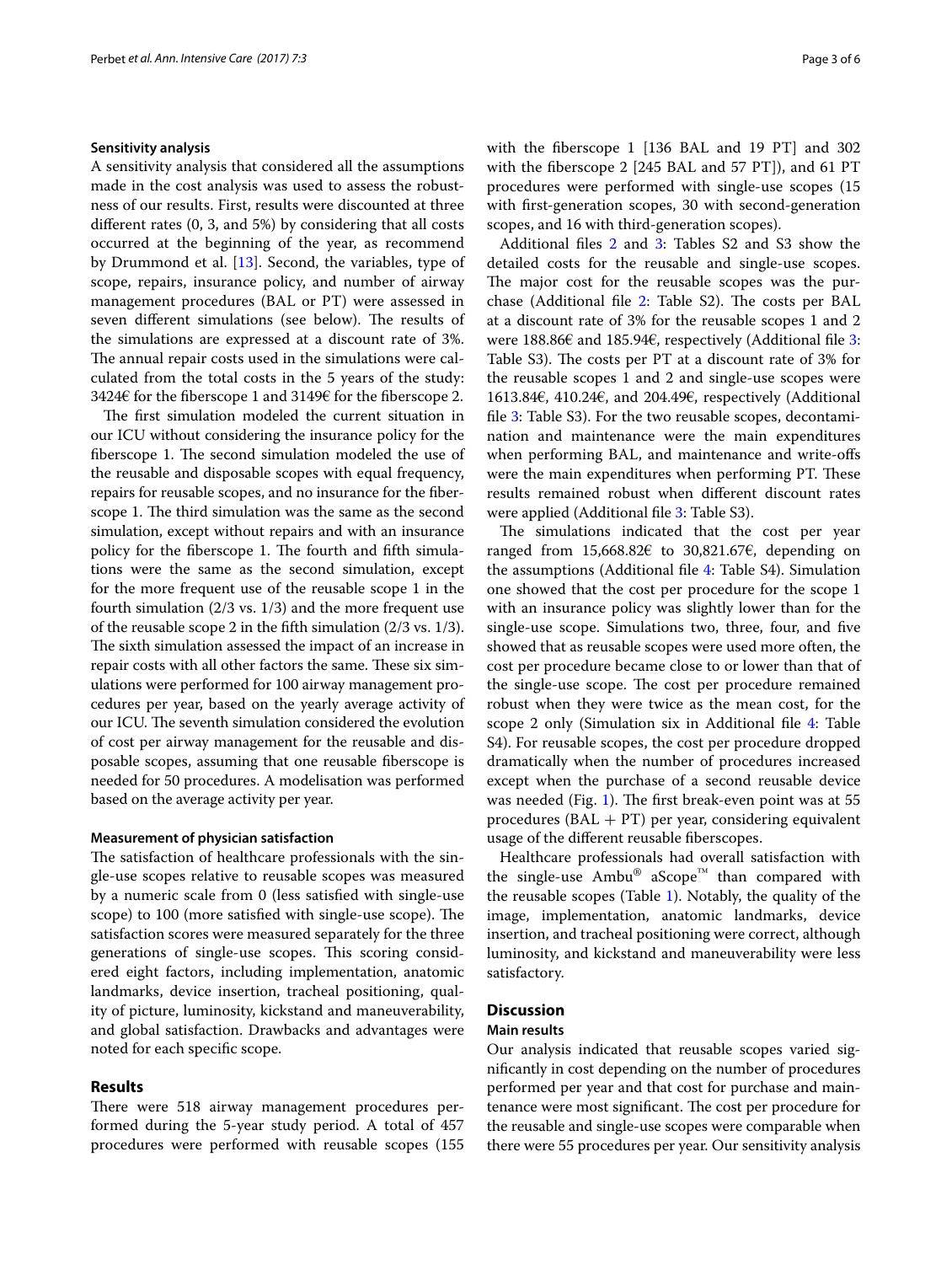

<span id="page-3-1"></span><span id="page-3-0"></span>**Table 1 Results of healthcare professionals' satisfaction when using the three generations of Ambu**® **aScope**™ **compared to reusable fiberscopes (value = 50)**

| aScopeTM1 |       |       | aScopeTM2 |       |    | aScopeTM3 |       |       |
|-----------|-------|-------|-----------|-------|----|-----------|-------|-------|
|           |       |       |           |       |    |           |       |       |
| 50        | 46.25 | 53.75 | 50        | 50    | 55 | 57.5      | 50    | 60    |
| 50        | 41.25 | 53.75 | 60        | 51.25 | 60 | 60        | 56.25 | 60    |
| 57.5      | 46.25 | 60    | 57.5      | 50    | 60 | 60        | 56.25 | 63.75 |
| 55        | 50    | 60    | 60        | 51.25 | 60 | 60        | 51.25 | 60    |
| 35        | 30    | 40    | 40        | 35    | 40 | 55        | 45    | 60    |
| 40        | 30    | 45    | 40        | 35    | 40 | 40        | 35    | 45    |
| 30        | 30    | 35    | 35        | 30    | 40 | 45        | 40    | 50    |
| 40        | 36.25 | 45    | 45        | 40    | 50 | 55        | 50    | 60    |
|           |       |       |           |       |    |           |       |       |

*IQR1* interquartile range 1, *IQR3* interquartile range 3

indicated that the cost for repairs can be reduced by an insurance policy, and this reduced expenses by about 900€ per year for the scope 1. A survey of healthcare professionals indicated greater satisfaction with the third-generation single-use scope than with the reusable scopes.

## **Comparisons with other studies**

Two previous studies reported that the cost per BAL for reusable scopes and the cost per PT for the single-use scope were comparable to our results. More specifically, Tvede et al. [\[12](#page-5-4)] measured a cost per intubation from 177.7€ to 204.5€ for reusable scopes and 204.4€ for disposable scopes. Aïssou et al. [\[11](#page-5-3)] calculated a cost per intubation for reusable and single-use scopes of 206€ and 200€, respectively. On the contrary, our costs were higher than reported by Gupta et al.  $[10]$  $[10]$ , who measured the 2009 cost per intubation by a reusable scope as \$119.75 (82.63€ based on the exchange rate of January 2009). The break-even point in the present work cannot be compared with that of Tvede et al. [\[12](#page-5-4)] due to the different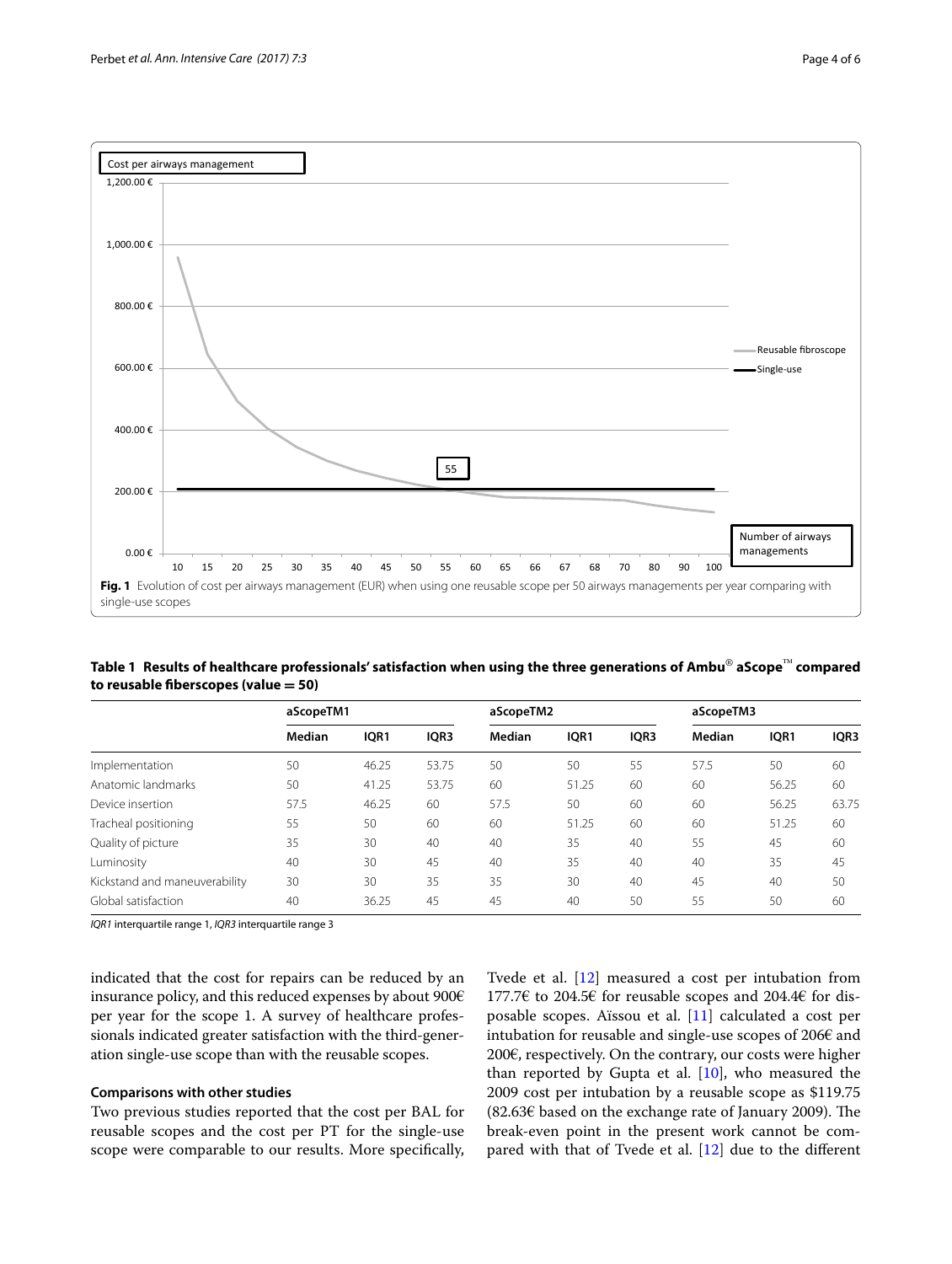settings. The same drop of decline of cost per airways management performed was observed for reusable scope also explaining by the higher capital expenditures represented by the purchase of these device.

A review of the literature indicated that previous studies examined the association between repair costs and number of procedures performed by experienced practitioners [[14](#page-5-6), [15](#page-5-7)]. The impact of an educational program on repair costs was also measured. Performance of such a program may help to reduce repair expenses for the reusable scopes.

## **Implications**

The cost per procedure for single-use scopes remained stable in our sensitivity analysis. The satisfaction of healthcare professionals was greater for the third-generation disposable scope. Two different sizes of disposable scopes are now available. The ICU in a teaching hospital has a mission to educate inexperienced practitioners, so single-use scopes may be a more suitable instrument for airway management.

#### **Strengths and limitations**

The main strengths of our study are that we considered direct medical costs and that we performed sensitivity analysis to assess the robustness of the results. The main limitation is that we did not assess the effectiveness of the single-use scopes and that the choice of fibrescopes was appreciated by operators. A review of the literature indicates that further research is needed to assess the effectiveness of disposable scopes in daily practice [\[6](#page-4-4)[–9,](#page-5-1) [16](#page-5-8)]. It is also important to measure bronchoscope failure rates and the medical consequences of failure on effectiveness and direct medical costs. We considered the limitation noted by Tvede et al. [\[12](#page-5-4)] in their measurement of the break-even point regarding the actual need for the device. However, we did not consider opportunity costs associated with decontamination by auxiliary nurses and automatic annual microbiological samples. Indeed, time spent for decontamination procedures can be reassigned to patient care. The costs were considered with manual decontamination procedures, but they could be determined equally in case of mechanical centralized decontamination procedures. Another limitation was that BAL was not performed with single-use fiberscope, because the two first generation have not operator channel and then use of them was not validated by the pharmacy for BAL.

## **Conclusions**

The cost per procedure for the single-use scope is comparable to that for reusable scopes. When an ICU is considering the use of reusable scopes or single-use scopes, it should consider the annual number of procedures and the number of scopes that are needed.

## **Additional files**

<span id="page-4-7"></span><span id="page-4-6"></span>**[Additional file 1.](http://dx.doi.org/10.1186/s13613-016-0228-3)** Detailed cost of the decontamination procedures.

**[Additional file 2.](http://dx.doi.org/10.1186/s13613-016-0228-3)** Cost analysis for the reusable and the single-use scopes for bronchoalveolar lavage and tracheostomy in the intensive care unit during the six years of the study.

<span id="page-4-8"></span>**[Additional file 3.](http://dx.doi.org/10.1186/s13613-016-0228-3)** Total cost and cost per bronchoalveolar lavage and tracheostomy for reusable and single-use scopes at discount rate of 0, 3, and 5%.

<span id="page-4-9"></span>**[Additional file 4.](http://dx.doi.org/10.1186/s13613-016-0228-3)** Results of the sensitivity analysis at a discount rate of 3%.

#### **Authors' contributions**

SP conceived, helped to execute, and drafted the manuscript of the study. MB and CM performed the cost analysis and helped to draft and revise the manuscript. JD, SB, and BL helped to execute the study, performed data col‑ lection, and helped to revise the manuscript. VBA and PC made substantial contributions to the analysis and interpretation of the data and revised the manuscript critically. JEB and JMC provided overall supervision of this project and was involved in designing this study, data collection, and analysis as well as revising the manuscript critically. All authors read and approved the final manuscript.

#### **Author details**

<sup>1</sup> Réanimation Adultes & USC, Pôle de Médecine Péri-Opératoire, CHU Clermont-Ferrand, Clermont‑Ferrand, France. <sup>2</sup> R2D2, EA 7281, Faculté de Médecine, Université d'Auvergne, Clermont-Ferrand, France.<sup>3</sup> Service de Santé Publique, CHU Clermont-Ferrand, 7, Place Henri-Dunant, 63058 Clermont-Ferrand Cedex 1, France. <sup>4</sup> Clermont Université, Université d'Auvergne, EA 4681, PEPRADE (Périnatalité, grossesse, Environnement, PRAtiques médicales et DEveloppement), Clermont‑Ferrand, France. 5 Pharmacie centrale, Centrale d'Approvisionnement de Matériel Stérile, CHU Clermont-Ferrand, Clermont‑Ferrand, France. 6 Réanimation Médico‑Chirugicale, Pôle de Médecine Péri‑Opératoire, Hôpital Gabriel‑Montpied, CHU Clermont-Ferrand, 58 Rue Montalembert, 63000 Clermont‑Ferrand Cedex, France.

#### **Competing interests**

The authors declare that they have no competing interests.

Received: 20 April 2016 Accepted: 20 December 2016 Published online: 03 January 2017

#### **References**

- <span id="page-4-0"></span>1. Du Rand IA, Blaikley J, Booton R, Chaudhuri N, Gupta V, Khalid S, et al. British Thoracic Society guideline for diagnostic flexible bronchoscopy in adults: accredited by NICE. Thorax. 2013;68(Suppl 1):i1–44.
- 2. Cheung NH, Napolitano LM. Tracheostomy: epidemiology, indications, timing, technique, and outcomes. Respir Care. 2014;59:895–915 **(discussion 6–9)**.
- <span id="page-4-1"></span>3. Madsen KR, Guldager H, Rewers M, Weber SO, Kobke-Jacobsen K, White J. Danish Guidelines 2015 for percutaneous. Dan Med J. 2015;2015:61.
- <span id="page-4-2"></span>4. Mehta AC, Curtis PS, Scalzitti ML, Meeker DP. The high price of bronchoscopy. Maintenance and repair of the flexible fiberoptic bronchoscope. Chest. 1990;98:448–54.
- <span id="page-4-3"></span>5. Organization WH. WHO tables on tissue infectivity distribution in trans‑ missible spongiform encephalopathies/Expert Committee on Biological Standardization, 18 to 22 October 2010; 2010.
- <span id="page-4-4"></span>6. Piepho T, Werner C, Noppens RR. Evaluation of the novel, single-use, flex‑ ible aScope for tracheal intubation in the simulated difficult airway and first clinical experiences. Anaesthesia. 2010;65:820–5.
- <span id="page-4-5"></span>7. Vijayakumar M, Clarke A, Wilkes AR, Goodwin N, Hodzovic I. Comparison of the manoeuvrability and ease of use of the Ambu aScope and Olympus re-usable fibrescope in a manikin. Anaesthesia. 2011;66:689–93.